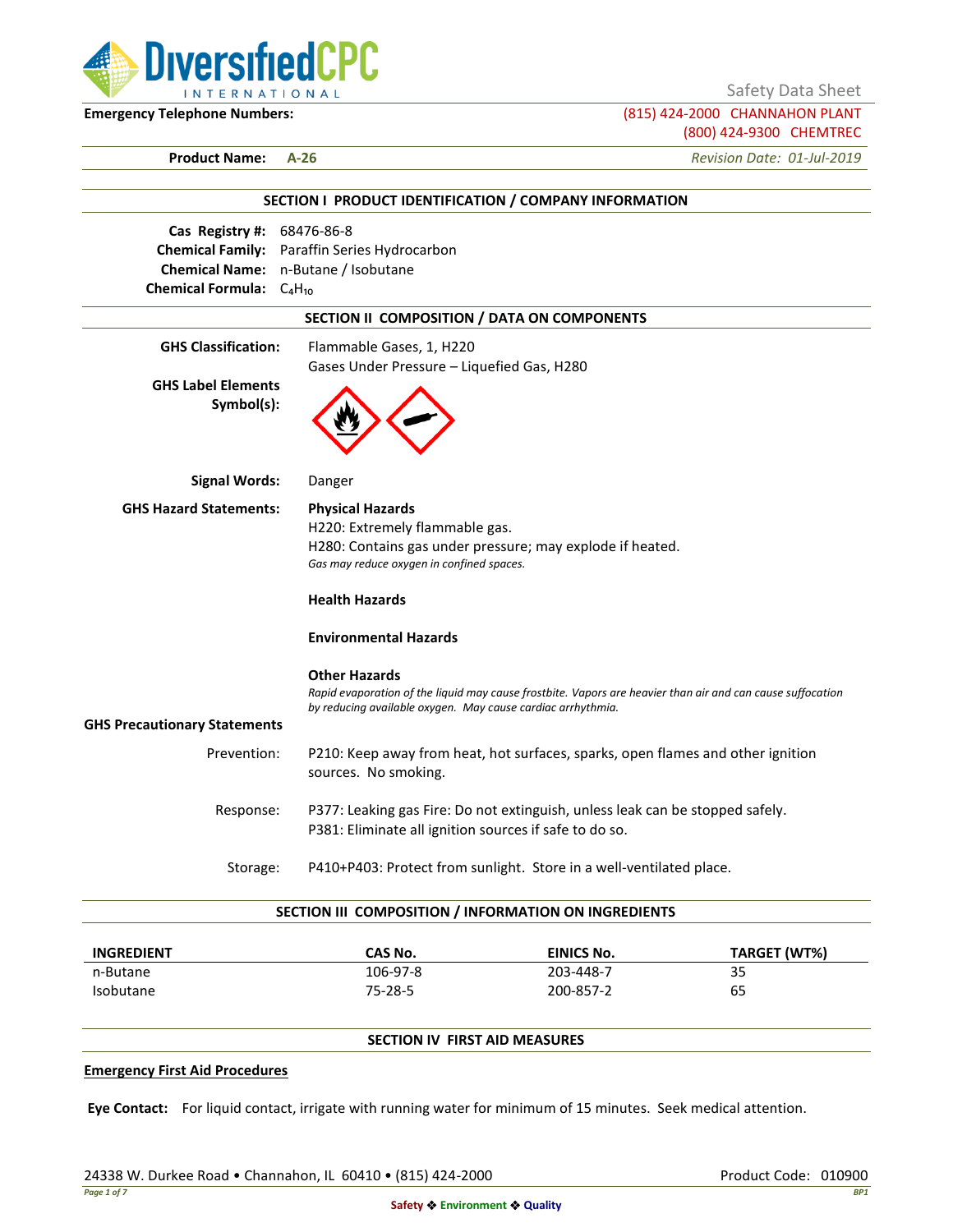

| Skin Contact: For liquid contact, warm areas gradually and get medical attention if there is evidence of frost bite or tissue |
|-------------------------------------------------------------------------------------------------------------------------------|
| damage. Flush area with lukewarm water. Do not rub affected area. If blistering occurs, apply a sterile                       |
| dressing. Seek medical attention.                                                                                             |
|                                                                                                                               |

**Inhalation:** Remove to fresh air. Artificial respiration and/or oxygen may be necessary. Consult a physician. **Ingestion:** This material is a gas under normal atmospheric conditions and ingestion is unlikely.

Most important symptoms and effects

**Acute:** Anesthetic effects at high concentrations.

**Delayed:** None known or anticipated. See Section 11 for information on effects from chronic exposure, if any.

**Notes to Physician:** Epinephrine and other sympathomimetic drugs may initiate cardiac arrhythmias in persons exposed to high concentrations of hydrocarbon solvents (e.g., in enclosed spaces or with deliberate abuse). The use of other drugs with less arrhythmogenic potential should be considered. If sympathomimetic drugs are administered, observe for the development of cardiac arrhythmias.

## **SECTION V FIRE FIGHTING MEASURES**

## **Suitable Extinguishing Media:**

Water spray, Water mist, Foam, Dry chemical or Carbon Dioxide. Carbon dioxide can displace oxygen. Use caution when applying carbon dioxide in confined spaces.

## **Fire Fighting Procedures:**

For fires beyond the initial stage, emergency responders in the immediate hazard area should wear protective clothing. When the potential chemical hazard is unknown, in enclosed or confined spaces, a self contained breathing apparatus should be worn. In addition, wear other appropriate protective equipment as conditions warrant (see Section 8). Isolate immediate hazard area and keep unauthorized personnel out. Stop spill/release if it can be done safely. If this cannot be done, allow fire to burn. Move undamaged containers from immediate hazard area if it can be done safely. Stay away from ends of container. Water spray may be useful in minimizing or dispersing vapors and to protect personnel. Cool equipment exposed to fire with water, if it can be done safely.

## **Unusual Fire and Explosion Hazards:**

Extremely flammable. Contents under pressure. This material can be ignited by heat, sparks, flames, or other sources of ignition. The vapor is heavier than air. Vapors may travel considerable distances to a source of ignition where they can ignite, flash back, or explode. May create vapor/air explosion hazard indoors, in confined spaces, outdoors, or in sewers. If container is not properly cooled, it can rupture in the heat of a fire. Drains can be plugged and valves made inoperable by the formation of ice if rapid evaporation of large quantities of the liquefied gas occurs. Do not allow run-off from fire fighting to enter drains or water courses – may cause explosion hazard in drains and may reignite.

**Hazardous Combustion Products**: Combustion may yield smoke, carbon monoxide, and other products of incomplete combustion. Oxides of nitrogen and sulfur may also be formed.

*See Section 9 for Flammable Properties including Flash Point and Flammable (Explosive) Limits.*

## **NPCA - HMIS RATINGS**

| <b>HEALTH</b>              |  |
|----------------------------|--|
| <b>FLAMMABILITY</b>        |  |
| <b>REACTIVITY</b>          |  |
| <b>PERSONAL PROTECTION</b> |  |

**PERSONAL PROTECTION - (***Personal Protection Information To Be Supplied By The User)*

## **SECTION VI ACCIDENTAL RELEASE MEASURES**

**Steps To Be Taken If Material Is Released or Spilled**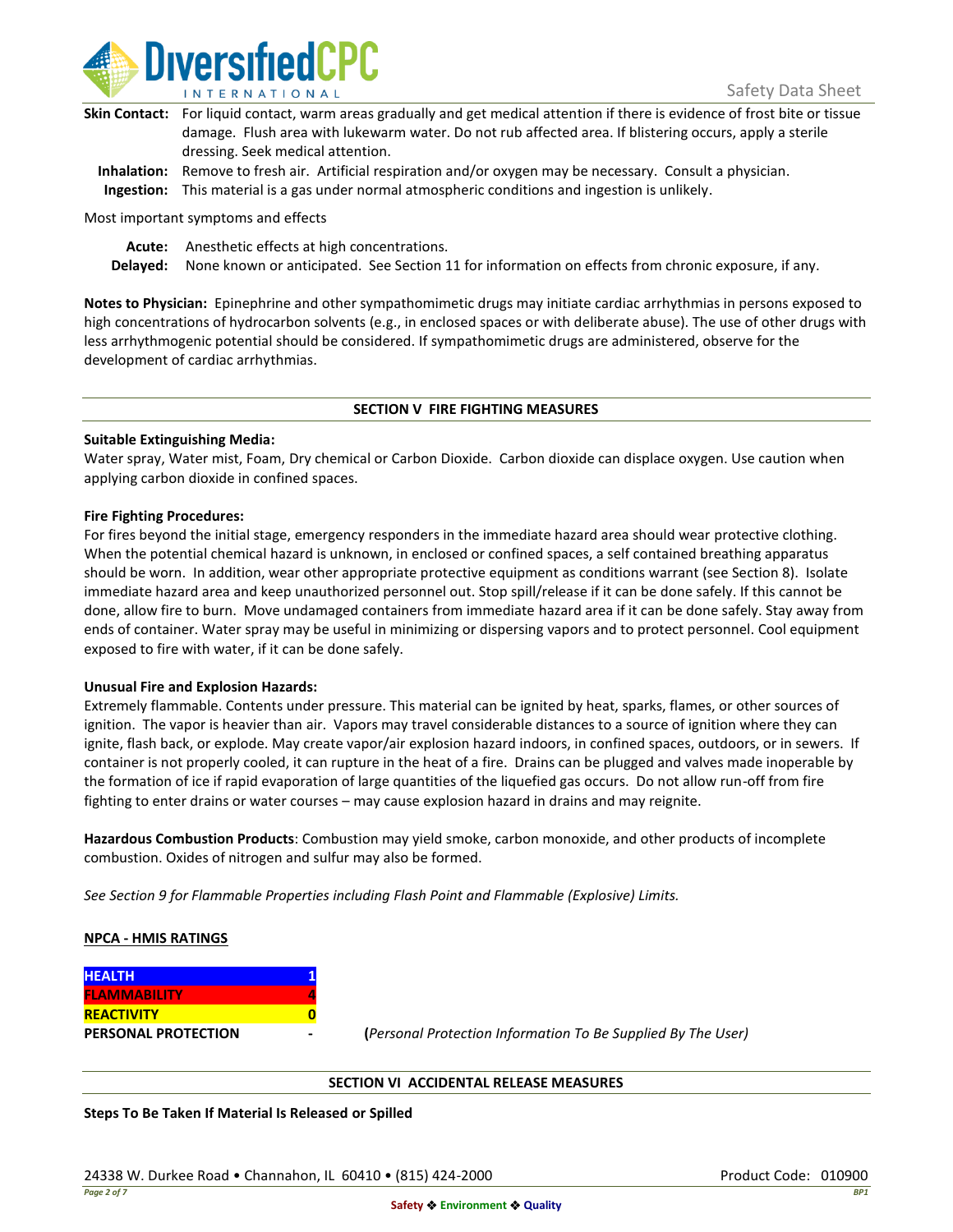

Avoid sources of ignition - ventilate area. Use water fog to evaporate or ventilate. Protect body against contact with liquid. If confined space - use self contained breathing apparatus. Consult local fire authorities.

**Personal Precautions:** Extremely flammable. Spillages of liquid product will create a fire hazard and may form an explosive atmosphere. Keep all sources of ignition and hot metal surfaces away from spill/release if safe to do so. The use of explosion-proof electrical equipment is recommended. Beware of accumulation of gas in low areas or contained areas, where explosive concentrations may occur. Prevent from entering drains or any place where accumulation may occur. Ventilate area and allow to evaporate. Stay upwind and away from spill/release. Avoid direct contact with material. For large spillages, notify persons downwind of the spill/release, isolate immediate hazard area and keep unauthorized personnel out. Wear appropriate protective equipment, including respiratory protection, as conditions warrant (see Section 8). See Sections 2 and 7 for additional information on hazards and precautionary measures.

**Environmental Precautions:** Stop spill/release if it can be done safely. Water spray may be useful in minimizing or dispersing vapors. If spill occurs on water notify appropriate authorities and advise shipping of any hazard.

**Methods for Containment and Clean-Up**: Notify relevant authorities in accordance with all applicable regulations.

Recommended measures are based on the most likely spillage scenarios for this material; however local conditions and regulations may influence or limit the choice of appropriate actions to be taken.

# **SECTION VII HANDLING AND STORAGE**

**Precautions for safe handling:** Comply with state and local regulations covering liquefied petroleum gases. Comply with NFPA Pamphlet #58. Keep away from heat or sources of ignition. Prohibit smoking in areas of storage or use. Take precautionary measures against static discharge. Use good personal hygiene practices and wear appropriate personal protective equipment (see section 8).

Contents are under pressure. Gases can accumulate in confined spaces and limit oxygen available for breathing. Use only with adequate ventilation. The use of explosion-proof electrical equipment is recommended and may be required (see appropriate fire codes). Refer to NFPA-70 and/or API RP 2003 for specific bonding/grounding requirements. Electrostatic charge may accumulate and create a hazardous condition when handling or processing this material. To avoid fire or explosion, dissipate static electricity during transfer by grounding and bonding containers and equipment before transferring material.

Do not enter confined spaces such as tanks or pits without following proper entry procedures such as ASTM D-4276 and 29CFR 1910.146.

**WARNING**: Unless otherwise specifically indicated, no odorant is added to this product. You cannot depend upon your sense of smell for leak detection! Ensure appropriate gas detection is available and working for the detection of leaks.

**Conditions for safe storage:** Keep container(s) tightly closed and properly labeled. Use and store this material in cool, dry, well ventilated areas away from heat, direct sunlight, hot metal surfaces, and all sources of ignition. Store only in approved containers. Post area "No Smoking or Open Flame." Keep away from any incompatible material (see Section 10). Protect container(s) against physical damage. Outdoor or detached storage is preferred. Indoor storage should meet OSHA standards and appropriate fire codes.

"Empty" containers retain residue and may be dangerous. Do not pressurize, cut, weld, braze, solder, drill, grind, or expose such containers to heat, flame, sparks, or other sources of ignition. They may explode and cause injury or death. Avoid exposing any part of a compressed-gas cylinder to temperatures above 125F (51.6C).

Gas cylinders should be stored outdoors or in well ventilated storerooms at no lower than ground level and should be quickly removable in an emergency.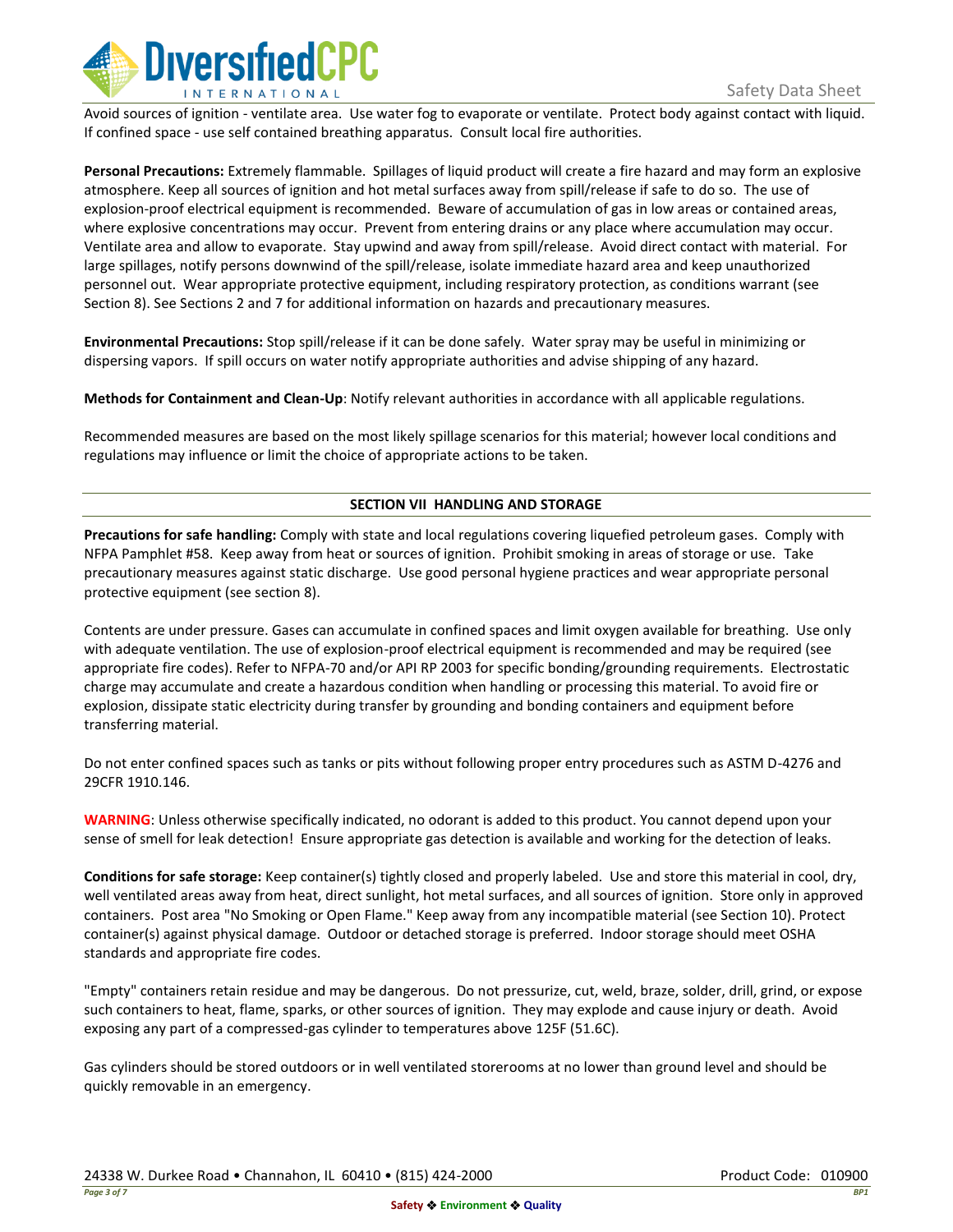

**SECTION VIII EXPOSURE CONTROLS / PERSONAL PROTECTION**

# **Exposure Limits**

| Component                                           |                                                                                                                                                                                                                                                                                                                                                                                                                                                                                                                                            | <b>ACIGH</b><br>TLV (TWA) | <b>ACIGH</b><br><b>TLV (STEL)</b> | <b>OSHA PEL</b><br>(TWA) | <b>OTHER PEL</b> |
|-----------------------------------------------------|--------------------------------------------------------------------------------------------------------------------------------------------------------------------------------------------------------------------------------------------------------------------------------------------------------------------------------------------------------------------------------------------------------------------------------------------------------------------------------------------------------------------------------------------|---------------------------|-----------------------------------|--------------------------|------------------|
| n-Butane                                            |                                                                                                                                                                                                                                                                                                                                                                                                                                                                                                                                            |                           | 1000 ppm                          |                          |                  |
| Isobutane                                           |                                                                                                                                                                                                                                                                                                                                                                                                                                                                                                                                            |                           | 1000 ppm                          |                          |                  |
| <b>Engineering Controls:</b>                        | If current ventilation practices are not adequate to maintain airborne concentrations below<br>the established exposure limits, additional engineering controls may be required.                                                                                                                                                                                                                                                                                                                                                           |                           |                                   |                          |                  |
| <b>Personal Protection:</b><br>Eye/Face Protection: | The use of eye protection (such as splash goggles) that meets or exceeds ANSI Z.87.1 is<br>recommended when there is potential liquid contact to the eye. Depending on conditions<br>of use, a face shield may be necessary.                                                                                                                                                                                                                                                                                                               |                           |                                   |                          |                  |
| Skin Protection:                                    | Impervious, insulated gloves recommended.                                                                                                                                                                                                                                                                                                                                                                                                                                                                                                  |                           |                                   |                          |                  |
| <b>Respiratory Protection:</b>                      | A NIOSH approved, self-contained breathing apparatus (SCBA) or equivalent operated in a<br>pressure demand or other positive pressure mode should be used in situations of oxygen<br>deficiency (oxygen content less than 19.5 percent), unknown exposure concentrations, or<br>situations that are immediately dangerous to life or health (IDLH).<br>A respiratory protection program that meets or is equivalent to OSHA 29 CFR 1910.134 and<br>ANSI Z88.2 should be followed whenever workplace conditions warrant a respirator's use. |                           |                                   |                          |                  |

Suggestions provided in this section for exposure control and specific types of protective equipment are based on readily available information. Users should consult with the specific manufacturer to confirm the performance of their protective equipment. Specific situations may require consultation with industrial hygiene, safety, or engineering professionals.

| <b>Appearance &amp; Odor:</b> Clear, colorless liquefied gas with sweet petroleum odor.<br><b>Odor Threshold: No Data</b> |  |  |  |  |
|---------------------------------------------------------------------------------------------------------------------------|--|--|--|--|
|                                                                                                                           |  |  |  |  |
|                                                                                                                           |  |  |  |  |
| <b>pH:</b> Not Applicable                                                                                                 |  |  |  |  |
| <b>Melting / Freezing Point:</b> No Data<br>Initial Boiling Point / Range: $10.9$ TO +31.1 °F                             |  |  |  |  |
| Flash Point (Method): -117 °F (Estimated)<br><b>Evaporation Rate:</b> $>1$ (Ethyl Ether = 1.0)                            |  |  |  |  |
| Lower Explosion Limit: 1.8% (vol.) Gas in air<br><b>Upper Explosion Limit:</b> 8.5% (vol.) Gas in air                     |  |  |  |  |
| <b>Vapor Density (air = 1.00):</b> 2.006<br>Vapor Pressure @ 70 °F: 26 PSIG                                               |  |  |  |  |
| <b>Specific Gravity (H2O = 1.00):</b> $0.57$<br>Solubility in Water @ 70 °F: $0.008\%$                                    |  |  |  |  |
| Percent Volatile by Volume: 100%<br>Auto-ignition temperature: No Data                                                    |  |  |  |  |
| Decomposition Data: No Data<br>Viscositv:<br>No Data                                                                      |  |  |  |  |

## **SECTION X STABILITY AND REACTIVITY**

| <b>Stability:</b> Stable                 |                                              |
|------------------------------------------|----------------------------------------------|
| <b>Hazardous Polymerization:</b>         | Can not occur                                |
| Incompatibility (Materials to Avoid):    | None.                                        |
| <b>Hazardous Decomposition Products:</b> | Carbon monoxide, volatile hydrocarbon vapors |
| <b>Conditions to Avoid:</b>              | High heat, spark, and open flames            |

## **SECTION XI TOXICOLOGICAL INFORMATION**

## **Effects Of Over Exposure**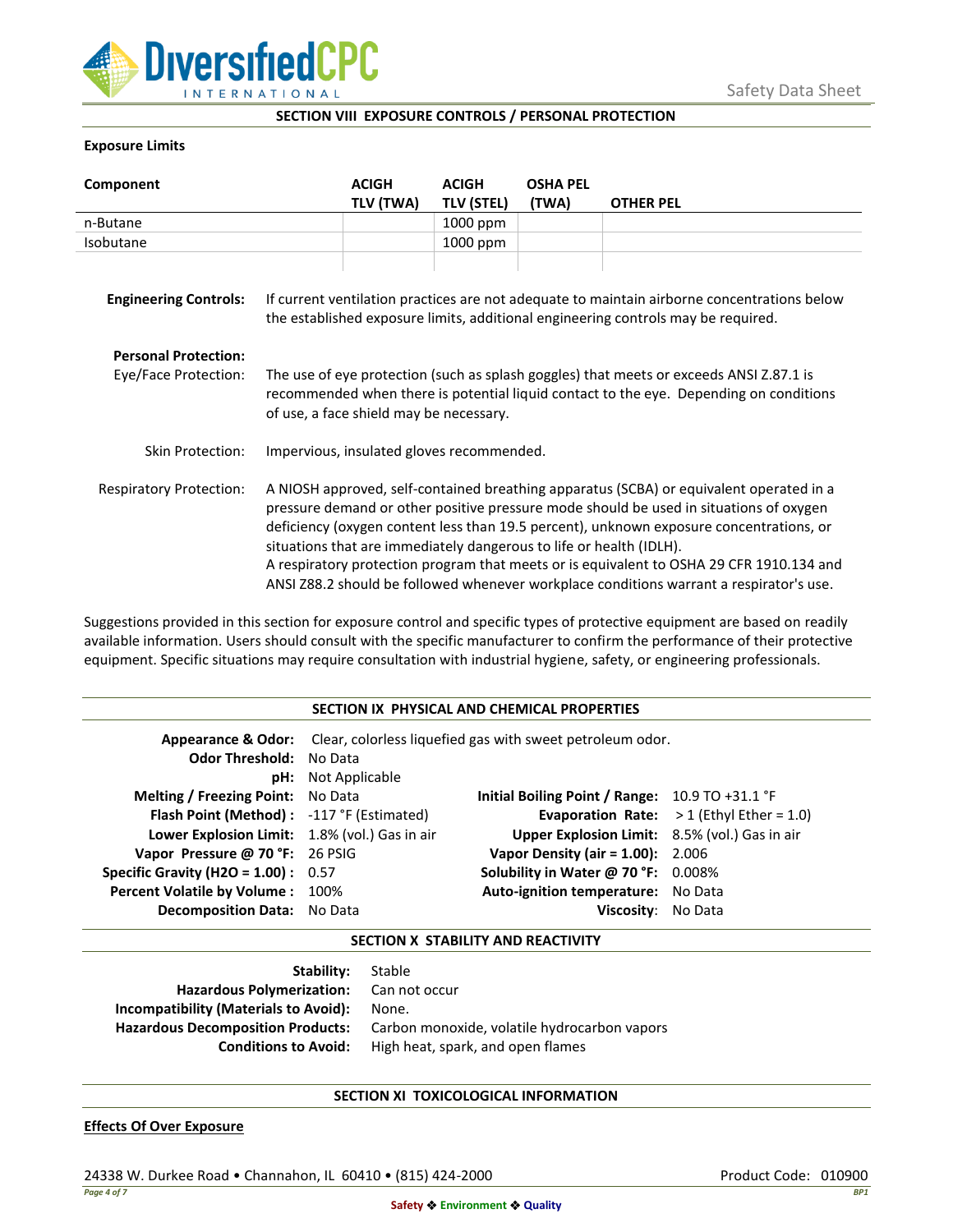

**Ingestion:** Aspiration hazard!

- **Inhalation:** Inhalation of vapor may produce anesthetic effects and feeling of euphoria. Prolonged overexposure can cause rapid breathing, headache, dizziness, narcosis, unconsciousness, and death from asphyxiation, depending on concentration and time of exposure.
- **Skin Contact:** Contact with evaporating liquid can cause frostbite.

**Eye Contact:** Liquid can cause severe irritation, redness, tearing, blurred vision, and possible freeze burns.

**Specific Target Organ Toxicity (Single Exposure):** Not expected to cause organ effects from single exposure. **Specific Target Organ Toxicity (Repeated Exposure):** Not expected to cause organ effects from repeated exposure. **Carcinogenicity:** Not expected to cause cancer. This substance is not listed as a carcinogen by IARC, NTP or OSHA. **Germ Cell Mutagenicity:** Not expected to cause heritable genetic effects. **Reproductive Toxicity:** Not expected to cause reproductive toxicity.

**Other Comments:** High concentrations may reduce the amount of oxygen available for breathing, especially in confined spaces. Hypoxia (inadequate oxygen) during pregnancy may have adverse effects on the developing fetus.

# **Information on Toxicological Effects of Components**

## **Propane**

*Target Organs:* No systemic or neurotoxic effects were noted in rats exposed to concentrations of propane as high as 12,000 ppm for 28 days.

*Reproductive Toxicity:* No adverse reproductive or developmental effects were observed in rats exposed to propane; no observed adverse effect level = 12,000 ppm.

## **n-Butane**

*Target Organs:* No systemic or neurotoxic effects were noted in rats exposed to concentrations of butane as high as 9,000 ppm for 28 days.

*Reproductive Toxicity:* No adverse reproductive or developmental effects were observed in rats exposed to butane; no observed adverse effect level = 12,000 ppm.

## **Isobutane**

*Target Organs:* No systemic or neurotoxic effects were noted in rats exposed to concentrations of isobutane as high as 9,000 ppm for 28 days.

*Reproductive Toxicity:* No adverse developmental effects were observed in rats exposed to concentrations of isobutane as high as 9000 ppm. Fertility and mating indices may have been affected at 9000 ppm but no effects were observed at 3000 ppm.

# **SECTION XII ECOLOGICAL INFORMATION**

**Toxicity:** Petroleum gases will readily evaporate from the surface and would not be expected to have significant adverse effects in the aquatic environment. Classification: No classified hazards.

**Persistence and Degradability:** The hydrocarbons in this material are expected to be inherently biodegradable. In practice, hydrocarbon gases are not likely to remain in solution long enough for biodegradation to be a significant loss process.

**Bioaccumulative Potential:** Not expected as having the potential to bioaccumulate.

**Mobility in Soil:** Due to the extreme volatility of petroleum gases, air is the only environmental compartment in which they will be found. In air, these hydrocarbons undergo photodegradation by reaction with hydroxyl radicals with half-lives ranging from 3.2 days for n-butane to 7 days for propane.

**Other Adverse Effects:** None anticipated.

## **SECTION XIII DISPOSAL INFORMATION**

## **Waste Disposal**

- (1) Mechanical Recovery
- (2) Flare-Off At Safe Location (Vapors)

24338 W. Durkee Road • Channahon, IL 60410 • (815) 424-2000 Product Code: 010900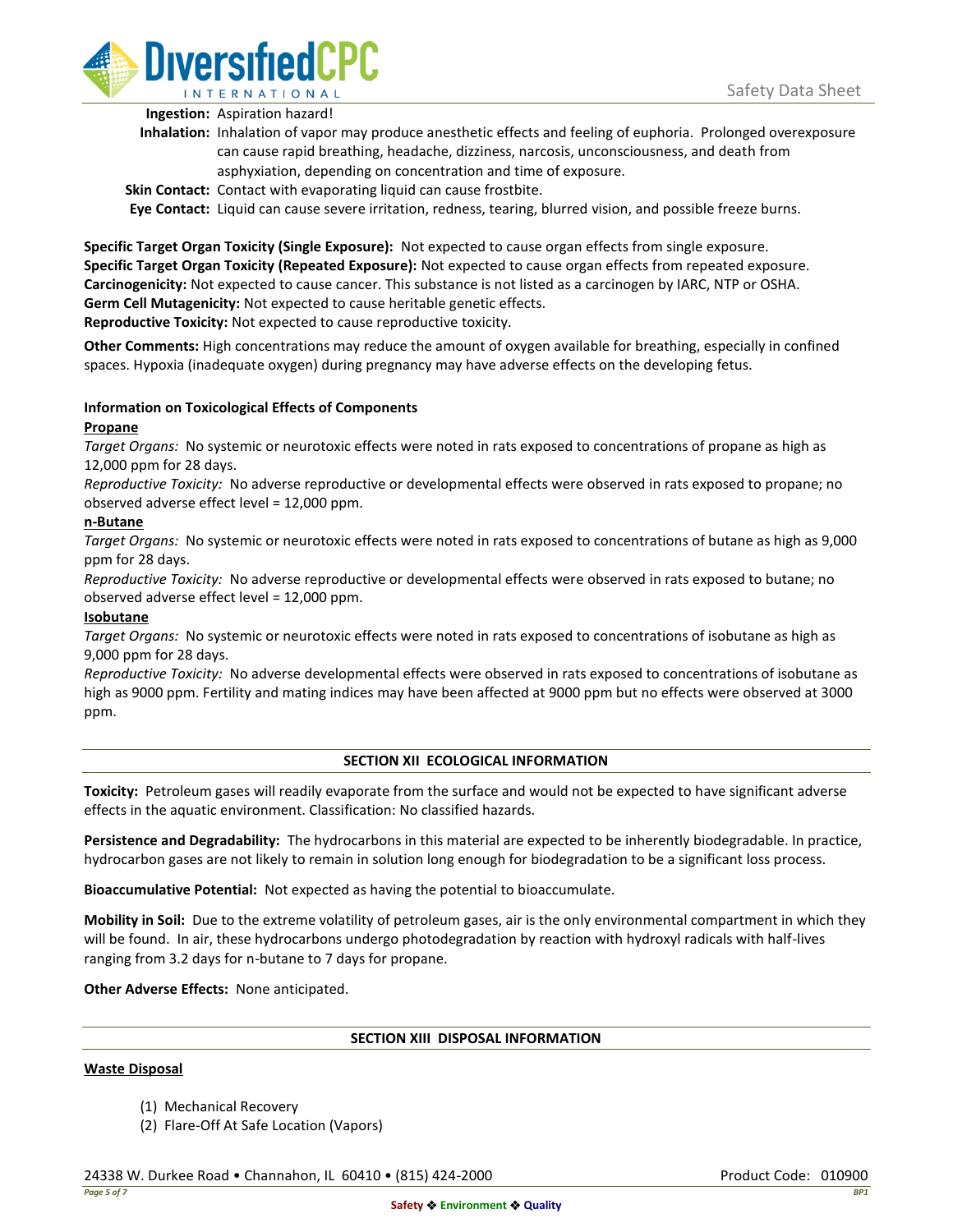

(3) Exhaust to Atmosphere in Safe Location (No Open Flames)

*\*\* Comply With All State and Local Regulations \*\**

#### **SECTION XIV TRANSPORT INFORMATION**

#### **Transport Information**

UN1075, Petroleum Gases, Liquefied , 2.1

# **SECTION XV REGULATIONS**

## **Regulatory Information**

#### **Chemical Inventories**

**USA TSCA:** All components of this product are listed on the TSCA Inventory. **Europe Einecs:** All components in this product are listed on EINECS **Canada Domestic Substances List (DSL):** This product and/or all of its components are listed on the Canadian DSL. **Australia AICS:** All components of this product are listed on AICS. **Korea ECL:** All components in this product are listed on the Korean Existing Chemicals Inventory (KECI). **Japan Miti (ENCS):** All components of this product are listed on MITI.

#### **SARA Title III:**

# **CERCLA/SARA (Section 302) Extremely Hazardous Substances and TPQs (in pounds):**

This material does not contain any chemicals subject to the reporting requirements of SARA 302 and 40 CFR 372.

## **SARA (311, 312) Hazard Class:**

| Acute Health:    | Yes |
|------------------|-----|
| Chronic Health:  | No  |
| Fire Hazard:     | Yes |
| Pressure Hazard: | Yes |

**SARA (313) Chemicals:** Not listed

**California Proposition 65:** This material does not contain any chemicals which are known to the State of California to cause cancer, birth defects or other reproductive harm at concentrations that trigger the warning requirements of California Proposition 65.

## **EC Classification:**



F+ Extremely flammable

**Risk phrases:**

12 Extremely flammable.

**Safety phrases:**

9 Keep container in a well-ventilated place.

16 Keep away from sources of ignition -No smoking.

33 Take precautionary measures against static discharges.

## **SECTION XVI OTHER INFORMATION**

Comply with state and local regulations covering liquefied petroleum gases. Comply with NFPA #58. Store and use in wellventilated areas, away from heat or sources of ignition. Prohibit smoking in areas of storage or use.